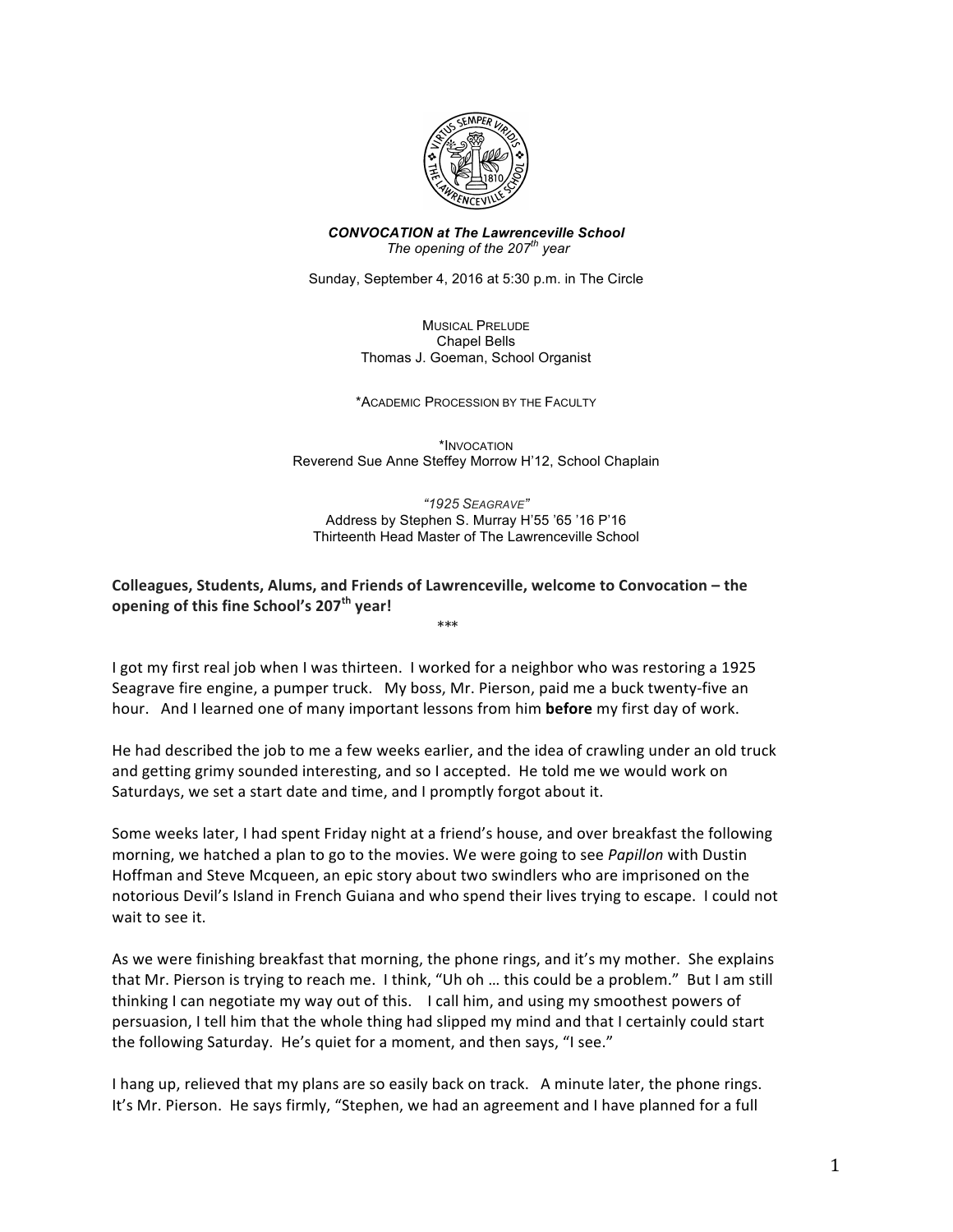day of work. I'd like you here in 30 minutes." This time, **I** said, "I see." I gulped hard, and responded, "Ok, I'll be there."

He acted like nothing had happened when I arrived, looked me in the eye and shook my hand, probably still sizing me up, and he put me to work immediately.

#### First lesson: **Hold to your commitments and keep your word.**

And so I spent nearly every Saturday for the next three years as a bit of a grease monkey, extra set of hands, Johnny-on-the-spot assistant for any and all operations.

The truck had sat outside for a number of decades in a field in Upper Darby, Pennsylvania, neglected and decaying, before Mr. Pierson rescued it and brought it to his garage to resurrect it. 

It was an extraordinary piece of engineering for it's time, the first rescue vehicle equipped with a mobile water pump powered directly from the engine. It had been built for hard work, for dirty work, for serious work, but it also had beauty and form, it was designed with a certain care and attention that elevated it far above its mere function. The running boards were solid oak, the fuel tank was hand-crafted copper, the fittings and handles were brass, with a nickel plated radiator shroud, and here and there, adorning the faded red paint, grand flourishes of real gold leafing were still visible.

It was if the designers wanted to remind us that many things, even ostensibly mundane objects, like a working truck, had a serious purpose, perhaps a higher purpose – in this case, saving lives. If you are going to build something important, make it look important, even beautiful.

Mr. Pierson certainly felt that our work on the truck had purpose, perhaps even a higher purpose. He was a successful banker during the week; he was a dedicated volunteer fireman at any hour that his Plectron radio receiver issued a call; and he was a meticulous craftsman on Saturday mornings. As I learned just how meticulous he was during those early weeks with him, I am sure I muttered under my breath more than a few times that he was also a bit of 'goddam' perfectionist. 

But as we worked together, I came to see it differently. He approached each and every task with the greatest care, and I began to see that the painstaking restoration of the vehicle was in part his way of paying tribute to those generations of individuals who put themselves in harm's way to protect others.

I confess that at the start, I had grand visions of boldly learning to replace a piston, or heroically solving a complex problem in the exhaust manifold, but of course I did not know the first thing about engines, and my apprenticeship was destined to begin on a much humbler level.

## Lesson Two: Park your ego at the door, start simple, and work your way up.

Indeed, one of my very first jobs was to slide under the truck on a mechanic's creeper with a socket wrench to disengage the oak running boards so that they could be replaced. The nuts were frozen tight under rust and a dozen layers of industrial grade paint. Trying to avoid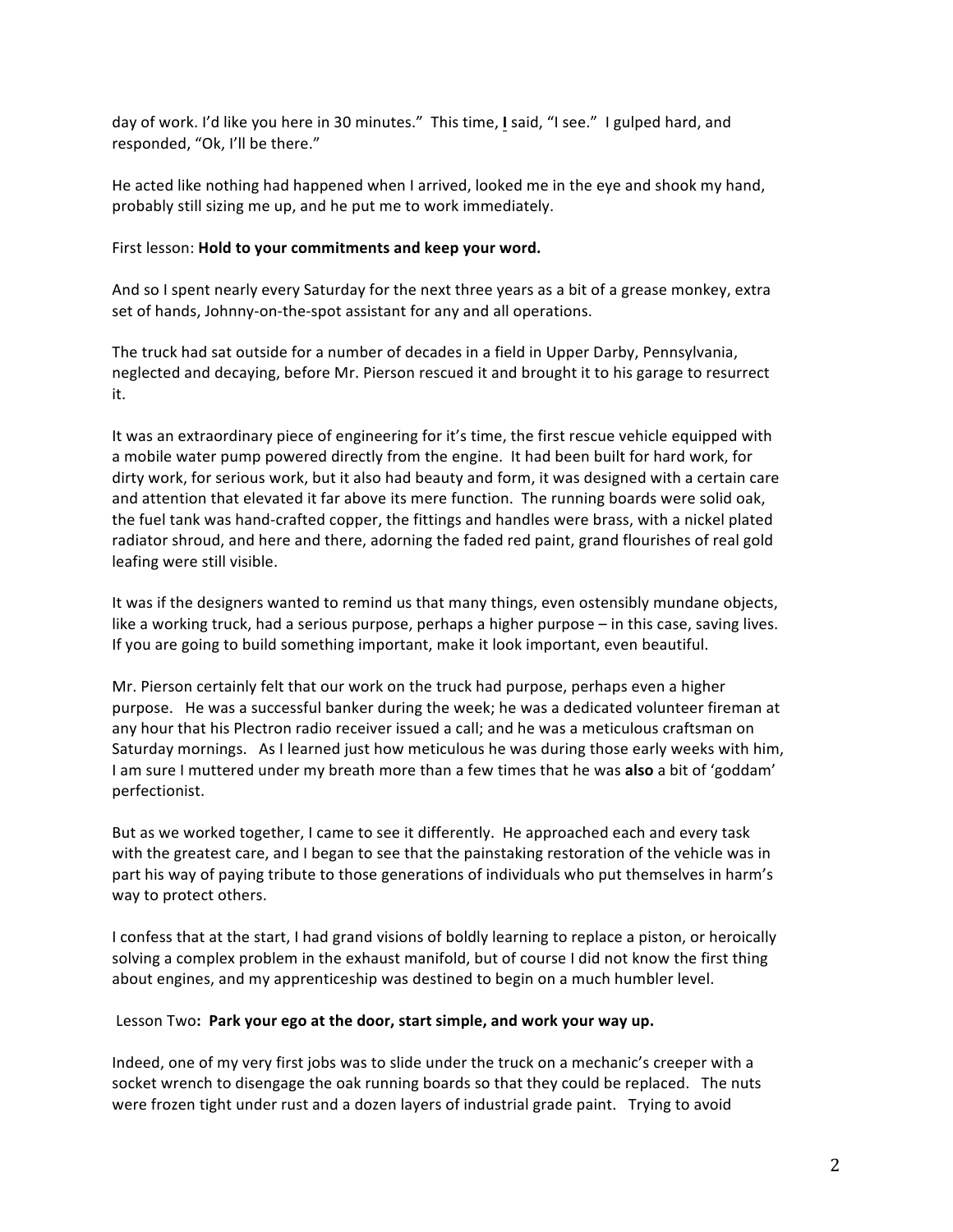getting it in my eyes as I worked directly above my face, I had to scrape away decades-old layers of grit and caked-on grease just to find the nut, apply paint stripper, and finally, once metal was exposed, apply liberal amounts of WD-40 – just to have a shot at loosening the nut. Between the side and rear running boards, I probably had 60-70 nuts to remove in this fashion. If I grew impatient and tried to use the torque of the wrench to muscle the nut free, I more often than not simply twisted and broke off the old, fatigued metal bolt. Mr. Pierson would give me a sideways look with just a hint of exasperation, and quietly say, "Slow down, don't force them, they'll come off."

## And there was the third lesson: Slow down, don't force it. Be patient.

I broke fewer and fewer as I went along, and in the end I successfully removed a good percentage of the nuts. My next job was to work them down to bare metal with the help of a wire wheel brush mounted on a bench grinder. With fingers already raw from the paint stripper, I now was applying the nuts and bolts to a wire brush spinning at high speed. It removed the rust and paint, but I had to work every surface and facet. It was slow work, and the pile of dirty hardware dwarfed the tiny pile of bright, shiny, finished pieces. I started to speed up, cut a few corners. Who would know? No one would see the damn things -- they go under the running board. Mr. Pierson seemed a bit surprised when I emerged from the basement an hour later with my pile of nuts and bolts – still somewhat mottled with paint and rust. 

## He said drily, "Appears you've got more work to do."

"Well, you see, Mr. Pierson, I figure no one will notice these, hidden under the running boards. No one will know."

"I'll know," he said with a tone that clearly was not inviting further debate. Back to the bench grinder. But he came down with me, and patiently showed me how to work the small pieces of steel against the wire brush until they were spotless, and also how to avoid losing the tips of my fingers in the process. And as we worked together over time, I found that he had a technique for everything – there was a certain way to hold sandpaper to get the best effect, and a way to match the grade of steel wool to the job in order to achieve silky smooth finishes, feathered down just perfectly. He applied paint to surfaces like an artist working with a canvas: "Don't load the brush," he coached. "Lay it on thin; never leave brush strokes; apply multiple coats; sand gently between each coat."

# And of course, there was a lesson in this too: Do it carefully, do it thoroughly, always -regardless of who sees and who knows. You'll know, and that's all that matters.

Not all of the work was refined, not all of the lessons subtle. One cold, rainy fall day I showed up for work, and he said, "Today we're doing something a little different. You look big enough to roll hoses - it's bone-crushing work, but we could use an extra set of hands." "If you say so," I thought, puffing out my chest just a bit and surreptitiously checking the state of my 13-year-old biceps as I followed him to the car. We headed down to the local firehouse to roll out, drain, and tightly re-coil their heavy-grade, 100-foot, canvas-coated fire hoses. Each length weighed a good 100 pounds, more when wet.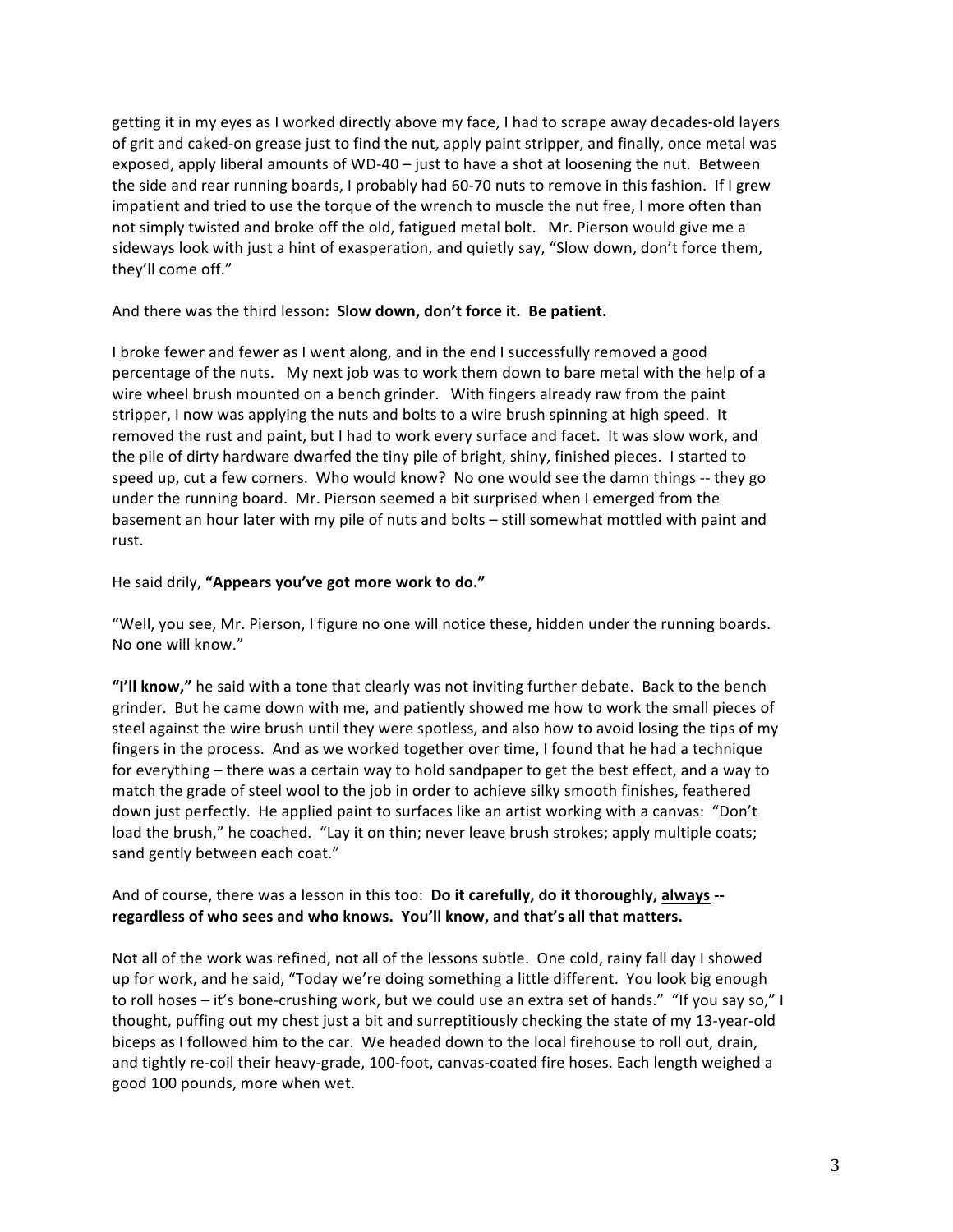Turns out, naturally, there were certain techniques to master here as well. Hoses need to be periodically drained and re-rolled so they are easy to handle when lives and buildings depend on it, and when even a few seconds of fumbling with a loose hose could be costly. Once you laid it out and the excess water drained, you formed a very tight coil, and slowly and evenly rolled the hose, bending over as you walked, and then carried it to be stacked in the back of a truck. My first few attempts were pathetic -- my back ached after the third one and my hands were raw with the cold, but I watched how seriously these guys took the exercise, and so I stayed with it. Done well, the weight of the hose helped it stay tight, and in an emergency, almost like unleashing a heavy bowling ball, the coil could be rolled out on a city street. In a pinch these guys could lay out several hundred feet of hose in seconds. After three hours, the job was done, and I was utterly spent – "bone-crushing" was Mr. Pierson's word, and he was right. But there was an important reason behind the exercise, and it felt great to play a small part.

# Again, here was a lesson: Don't be afraid to put your back into it; hard work feels good, and **even the simplest jobs deserve to be done right and have a purpose.**

Over time, working with Mr. Pierson, my hands hardened from all the paint stripper, wire brushes, grinding, and endless sanding, and I liked the feeling of having tough, wiry fingers and thick callouses.

Under his guidance, I slowly began to understand that it wasn't about what people would see, or who would know. It was about honoring the work by doing it carefully and never cutting corners. The vehicle had been hand crafted with care and respect, constructed of steel, oak, brass, nickel, and copper – materials you use when something matters and should endure. The truck had been abandoned for a time and left to decay, and now we were slowly bringing it back from the edge, restoring it, element by element, back to its original luster.

As months went by, my first year turned into my second, and my second turned into my third -the running boards were beautifully replaced, the copper fuel tank shone brilliantly, and the zinc plated water reservoir looked new again. Panel by panel along the sides, each curving fender in turn, the body had been stripped of old paint down to bare metal, and paint was reapplied, one thin layer after another, until the brilliant fire-engine red shone deeply and richly.

As for me, I began to feel increasing competent at the various tasks, even proud. And bit by bit, Mr. Pierson checked on my work less frequently. In those early weeks, he would come over, run his palm across a surface I'd been sanding, and invariably would feel some slight irregularity. He'd cock his head and raise an eyebrow and wouldn't even have to speak  $-1$  would know  $-$  'not good enough'. The first time he didn't even check my work but went straight to get the paint gun, I have to confess, I danced a small mental victory dance.

In the end, I can't say that I actually emerged a craftsman. I know my way around a shop and can handle tools reasonably well, and through most of college and my early teaching years I was a fanatically precise housepainter, but I found other callings and never became a restorer of vehicles in my own right. Still my time with Mr. Pierson taught me some enduring lessons that continue to serve me:

- Keep to your commitments
- Park your ego at the door
- $\blacksquare$  Be patient  $-\text{don't}$  force it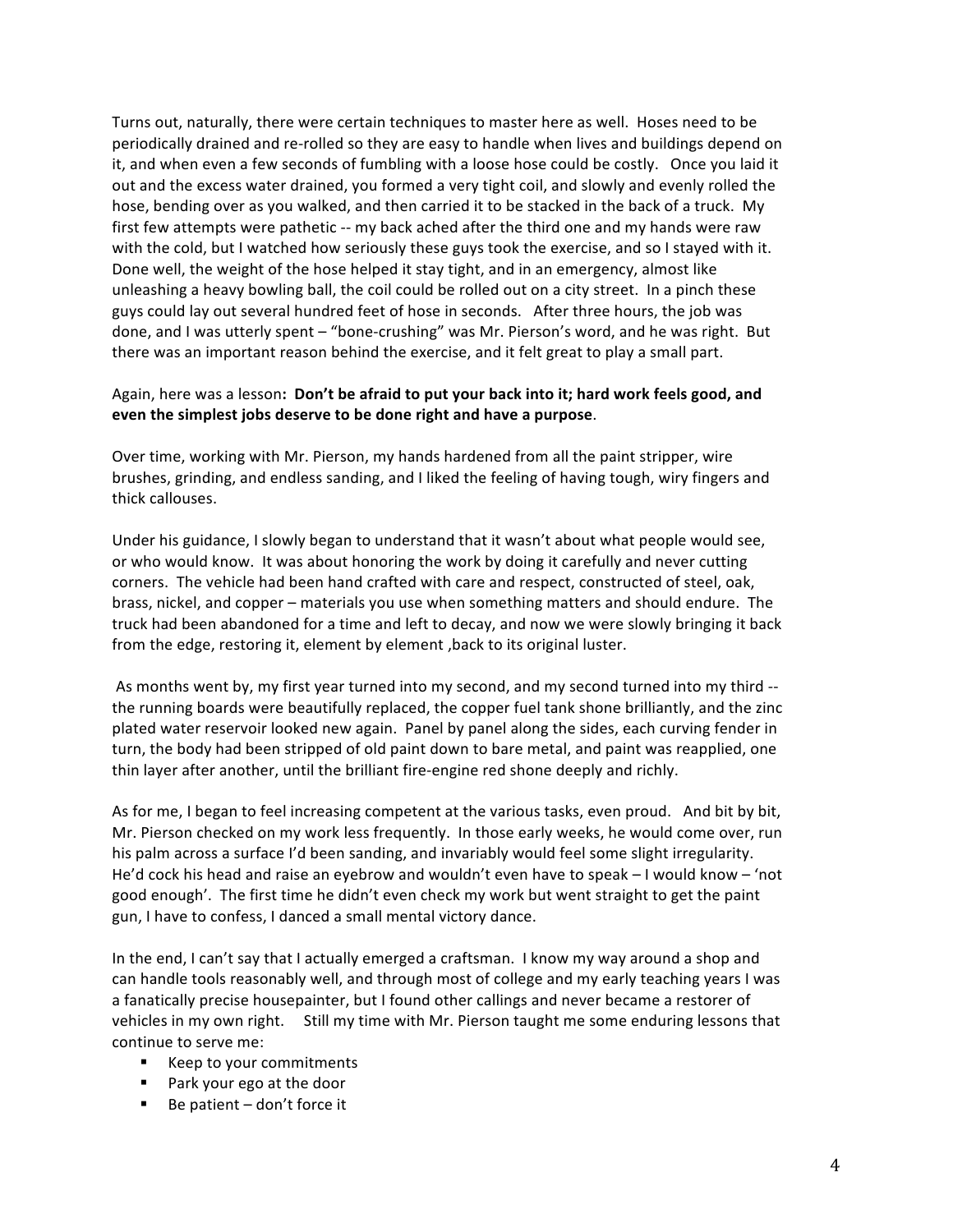- Do any job well for its own sake
- And don't be afraid to put your back into it  $-$  a little hard work never killed anyone.

And it was more than that. Working with my hands gave me a sturdy confidence and a kind of mental tool kit to take on all manner of problems that needed patience, persistence, hard work, and a touch of humility to solve.

I was reading a book this summer recommended by Dean Eldridge called *Shop Class as Soul Craft* by Matthew Crawford. He decries the wholesale removal of applied learning and manual arts from high schools in the 1980's and '90's, preparing students for a "High-Tech," "postindustrial" future. But, it turns out, this loss of project-based curriculum created a new set of problems. He quotes MIT professor Frank Levy, who makes the point about the importance of developing a creative, hands-on, problem solving mentality: "...creativity is knowing what to do when the rules run out or there are no rules in the first place. It is what a good auto mechanic does after his computerized test equipment says the car's transmission is fine, but the transmission continues to shift at the wrong engine speed." $1$ 

This roll-up-your-sleeves, creative mindset is something akin to what used to be called "Yankee ingenuity." I am reminded of an experience I had in college, which I wrote about in the upcoming issue of the *Lawrentian*. My roommate and I spent an afternoon with a certain spry Vermont farmer in his 80's who was showing us his "projects."

First stop was "the smithy". He had found an old crank bellows in the woods, all seized up with rust. He took it apart, cleaned it, and made it work. He had likewise found an iron sink, again, in the woods, filled it with concrete and created a shallow depression for the forge. He then showed us how he fashioned all of the fittings, hinges, and door fixtures that he needed around the farm, using scrap metal.

A little further on, he showed us his sawmill, set up with a huge circular blade – that too, "found in the woods". He had taken an engine from a junked car, got it working, and this powered the saw with a belt drive he had rigged up.

Finally, he showed us a cabin he had built entirely by hand without a single nail. All his own lumber carefully pegged or fitted with dove-tail joints. And the door handles and hinges – all hand made.

I am struck, even a bit inspired, by those who show their skill and mental acuity through their work with their hands. When we admire ancient cathedrals in Europe, we can marvel at the soaring architecture and the inspired lines, and we sometimes pass over the fact that each stone was individually cut and then etched with a personalized marker by anonymous, highly accomplished stonecutters, without whom, the idea of the cathedral would simply remain an idea. They did this to each stone because they were paid by the stone, and they kept track in this way in order to be compensated. I have run my hands over those stones, run my fingers along the stonecutters' individual marks and wondered about them.

<sup>&</sup>lt;sup>1</sup> Matthew B. Crawford, *Shop Class as Soul Craft* (New York: Penguin Books, 2009) 35.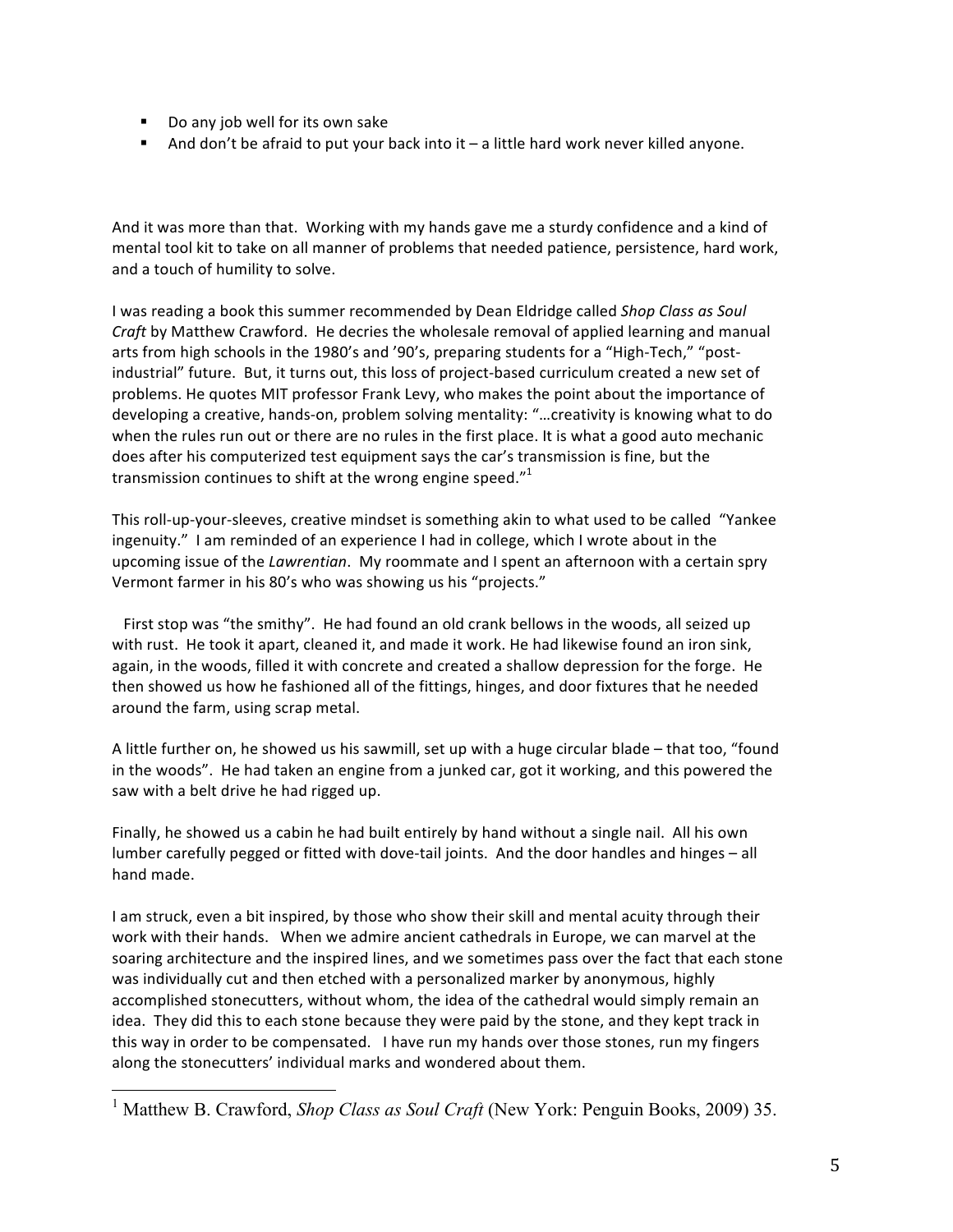And the truth is, we place great value on hands-on learning right here at Lawrenceville. There are so many opportunities to roll up your sleeves, get your hands a bit dirty, and to learn, whether you are working with local farmers testing for fecal coliform throughout the surrounding water systems, or perusing primary source documents in our own archives; you might be working in our makers space on a robotics project, serving folks right in our back yard in a Trenton soup kitchen, or volunteering in a school in Tanzania. And we are planning to develop new opportunities for this type of learning.

We've been crafting a new strategic plan over the course of the past ten months, as I mentioned Friday evening, and expanding the experiential learning side of our vaunted curriculum has emerged as a key initiative. The Vision statement for Lawrenceville 20/20 makes the case for hands-on learning and the innovative spirit:

**We will develop head and hands** and lead the way with experiential learning. Our rigorous intellectual culture in the Harkness classroom will connect to outstanding realworld, entrepreneurial problem-solving programs that deepen understanding, spawn *creativity, and teach initiative.* State-of-the-art facilities for creative design will *generate collaboration across the disciplines and encourage roll-up-your-sleeves, project-based learning.*

Once we formally adopt the plan, we'll be taking a look at the success of current programs, such as the Hutchins Scholars, along with our archival research interns, The Heely Scholars. We'll look at what is working with our global travel programs that connect students to the wider world and our service learning opportunities that bring students to the neighborhoods of nearby Trenton. We'll enhance our creative spaces in the Kirby Math and Science Center and in the Gruss Art Center to ensure that we give students the tools and opportunities to tinker, to innovate, to make things.

Learning can be a messy, untidy, grimy experience. I learned this forty years ago when I began work on a 1925 Seagrave pumper truck, and the lessons I learned while inhaling the acrid smell of paint stripper and rubbing my fingers raw with steel wool have stayed with me a lifetime.

As we move forward this year to begin to implement our plan and to design new programs and hands-on initiatives, I invite all of you to join in, to get involved, to roll up your sleeves, to get your hands dirty, and above all, to learn.

Thank you very much.

\*\*\*